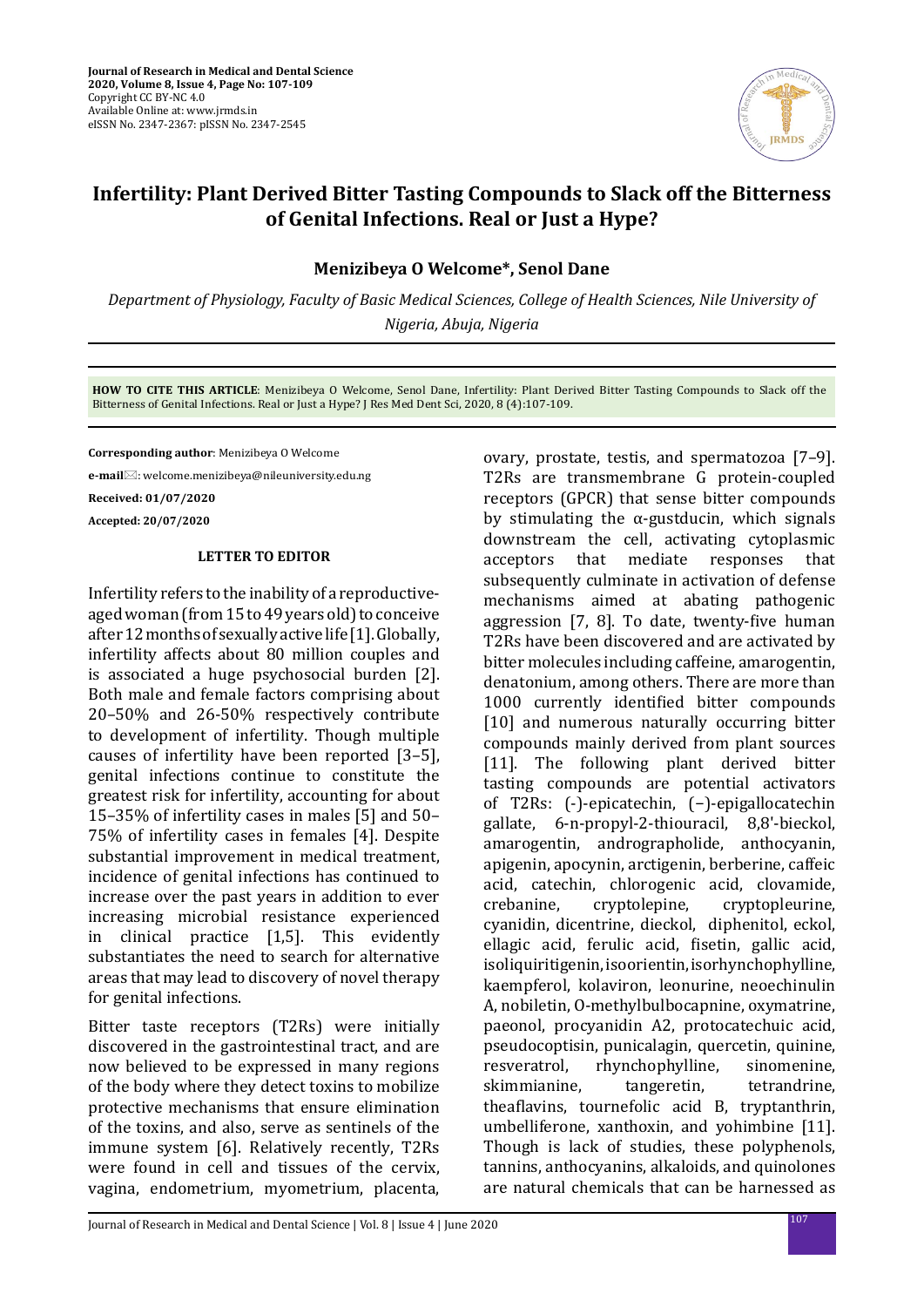T2R agonists for possible future therapeutics of genital infections.

Binding of the bitter compounds to T2Rs causes stimulation of the α-gustducin, which signals downstream intracellular proteins that ultimately culminates in activation of inflammatory signaling cascades that appear to serve as defensive mechanisms against the pathogens [12]. Though the molecular pathways are not exactly known, available evidences [12– 14] suggest that defensive mechanisms against the pathogens due to activation of T2Rs by their agonists (i.e. bitter compounds) is associated with inflammatory signaling cascades that appear to be associated with the master regulators of inflammation –NF-κB (nuclear factor kappalight-chain-enhancer of activated B cells) and Inucleotide-binding oligomerization domain, leucine rich repeat and pyrin domain<br>containing 3) inflammasome. NF- $\kappa$ B is inflammasome. transcription factor that control gene expression of NLRP3 and proinflammatory cytokines/ chemokines. The NLRP3 inflammasome is a key inflammatory molecule in priming and maturation of inflammatory cytokines. Under normal conditions, the NF-κB and NLRP3 are controlled at low level and inactive in cells through specific molecular interactions that prevent their activation. However, in cases of T2R dysfunctions, activation of NF-κB and NLRP3 inflammasome cascades and the resultant upstream signaling may stimulate the matrix metallopeptidases or other proteolytic enzymes to mediate characteristic inflammatory and destructive processes in cells and tissues of the genital tract.

Indeed, dysfunctional T2R signaling in spermatozoa was demonstrated to cause multiple damages by microbial pathogens, suggesting that disorders in genital tract T2R signaling may predispose or even cause genital infections, which in turn may lead to infertility [15]. Similar findings were reported by Deckmann et al. who demonstrated T2Rs of the urogenital tract effectively detected bitter substances and uropathogenic Escherichia coli to initiate cellular signaling that ultimately resulted in prevention of pathogenic colonization of the tract [16]. Zheng et al. also reported that chloroquine, a T2R agonist, prevented uterine infection induced by bacterial lipopolysaccharide in experimental animals through activation of

the  $\alpha$ -gustducin [8]. Interestingly, this protective effect of chloroquie was abolished in  $\alpha$ -gustducin knock out animals [8].

It is therefore important for future studies to investigate the role of T2R signaling and bitter tasting compounds derived from different plant sources in genital tract infections, and possibly on animal models of infection-induced fertility. It is not also known how these T2Rs may affect endocrine functions of the gonads. Thus, goal driven research aimed at unraveling the relationship between T2R signaling and endocrine functions of the gonads may provide further insights into potential molecular culprits of infertility.

## **REFERENCES**

- 1. World Health Organization. Reproductive health indicators for global monitoring: Report of the second interagency meeting. Geneva: World Health Organization 2001.
- 2. Mascarenhas MN, Flaxman SR, Boerma T, et al. National, regional, and global trends in infertility prevalence since 1990: A systematic analysis of 277 health surveys. PLoS Med 2012; 9:e1001356.
- 3. Briceag I, Costache A, Purcarea VL, et al. Fallopian tubes–literature review of anatomy and etiology in female infertility. J Med Life 2015; 8:129–131.
- 4. Dalal R. Infection and infertility, genital infections, and infertility. Edn. Darwish AM. In: Genital infections and infertility. Rijeka, Croatia: Intech Open 2016; 3–19.
- 5. Solomon M, Henkel R. Semen culture and the assessment of genitourinary tract infections. Indian J Urol 2017; 33:188-193.
- 6. Welcome MO, Mastorakis NE, Pereverzev VA. Sweet taste receptor signaling network: Possible implication for cognitive functioning. Neurol Res Int 2015; 2015:606479.
- 7. Xu J, Cao J, Iguchi N, et al. Functional characterization of bitter-taste receptors expressed in mammalian testis. Mol Hum Reprod 2013; 19:17–28.
- 8. Zheng K, Lu P, Delpapa E, et al. Bitter taste receptors as targets for tocolytics in preterm labor therapy. FASEB J 2017; 31:4037-4052.
- 9. Wölfle U, Elsholz FA, Kersten A, et al. Expression and functional activity of the human bitter taste receptor TAS2R38 in human placental tissues and JEG-3 cells. Molecules 2016; 21:306.
- 10. Wiener A, Shudler M, Levit A, et al. A database of bitter compounds. Nucleic Acids Res 2012; 40:413–419.
- 11. http://bitterdb.agri.huji.ac.il/dbbitter.php
- 12. Carey RM, Adappa ND, Palmer JN, et al. Taste receptors: Regulators of sinonasal innate immunity. Laryngoscope Investig Otolaryngol 2016; 1:88–95.